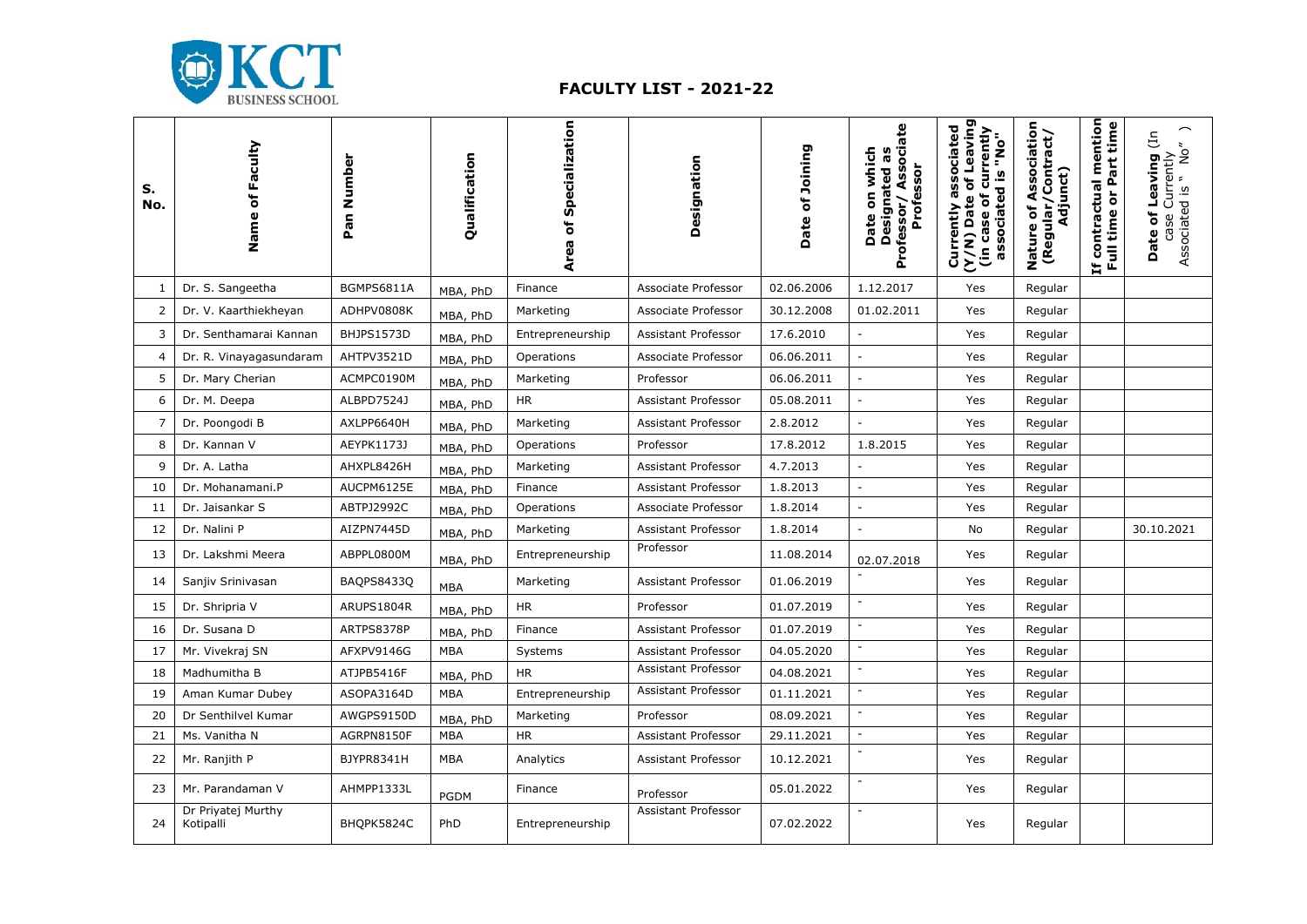

## **FACULTY LIST - 2020-21**

| S.<br>No.      | Name of Faculty            | Pan Number | Qualification | Area of Specialization | Designation         | Date of Joining | ate<br><b>Designated as<br/>Professor/ Associa</b><br>Date on which<br>Professor | Currently associated<br>(Y/N) Date of Leaving<br>(in case of currently<br>associated is "No" | ssociation<br>(Regular/Contract/<br>Adjunct)<br>⋖<br>٥f<br>Nature | Leaving (In<br>$N^{\circ}$<br>case Currently<br>Associated is " No'<br>đ<br>Date |
|----------------|----------------------------|------------|---------------|------------------------|---------------------|-----------------|----------------------------------------------------------------------------------|----------------------------------------------------------------------------------------------|-------------------------------------------------------------------|----------------------------------------------------------------------------------|
| 1              | Dr. S. Sangeetha           | BGMPS6811A | MBA, PhD      | Finance                | Associate Professor | 2.6.2006        | 1.12.2017                                                                        | Yes                                                                                          | Regular                                                           |                                                                                  |
| 2              | Dr. V. Kaarthiekheyan      | ADHPV0808K | MBA, PhD      | Marketing              | Associate Professor | 30.12.2008      | 01.02.2011                                                                       | Yes                                                                                          | Regular                                                           |                                                                                  |
| 3              | Dr. V.R. Nedunchezhian     | ACIPN0552E | M.Com,<br>PhD | Finance                | Professor           | 3.5.2010        | $\overline{a}$                                                                   | Yes                                                                                          | Regular                                                           | 30.06.2021                                                                       |
| $\overline{4}$ | Dr. Senthamarai Kannan     | BHJPS1573D | MBA, PhD      | Entrepreneurship       | Assistant Professor | 17.6.2010       | ÷,                                                                               | Yes                                                                                          | Regular                                                           |                                                                                  |
| 5              | Dr. R.<br>Vinayagasundaram | AHTPV3521D | MBA, PhD      | Operations             | Associate Professor | 6.6.2011        | ÷,                                                                               | Yes                                                                                          | Regular                                                           |                                                                                  |
| 6              | Dr. Mary Cherian           | ACMPC0190M | MBA, PhD      | Marketing              | Professor           | 6.6.2011        | $\overline{\phantom{a}}$                                                         | Yes                                                                                          | Regular                                                           |                                                                                  |
| 7              | Dr. M. Deepa               | ALBPD7524J | MBA, PhD      | <b>HR</b>              | Assistant Professor | 5.8.2011        |                                                                                  | Yes                                                                                          | Regular                                                           |                                                                                  |
| 8              | Dr. S. Swaminathan         | ACBPS9003Q | MBA, PhD      | Finance                | Professor           | 3.10.2011       | $\overline{a}$                                                                   | Yes                                                                                          | Regular                                                           | 30.07.2021                                                                       |
| 9              | Dr. Poongodi B             | AXLPP6640H | MBA, PhD      | Marketing              | Assistant Professor | 2.8.2012        |                                                                                  | Yes                                                                                          | Regular                                                           |                                                                                  |
| 10             | Dr. Kannan V               | AEYPK1173J | MBA, PhD      | Operations             | Professor           | 17.8.2012       | 1.8.2015                                                                         | Yes                                                                                          | Regular                                                           |                                                                                  |
| 11             | Dr. A.Latha                | AHXPL8426H | MBA, PhD      | Marketing              | Assistant Professor | 4.7.2013        |                                                                                  | Yes                                                                                          | Regular                                                           |                                                                                  |
| 12             | Dr.Mohanamani.P            | AUCPM6125E | MBA, PhD      | Finance                | Assistant Professor | 1.8.2013        | $\overline{\phantom{a}}$                                                         | Yes                                                                                          | Regular                                                           |                                                                                  |
| 13             | Dr.Jaisankar S             | ABTPJ2992C | MBA, PhD      | Operations             | Associate Professor | 1.8.2014        | $\overline{a}$                                                                   | Yes                                                                                          | Regular                                                           |                                                                                  |
| 14             | Dr. Nalini P               | AIZPN7445D | MBA, PhD      | Marketing              | Assistant Professor | 1.8.2014        | $\overline{\phantom{a}}$                                                         | Yes                                                                                          | Regular                                                           | 30.10.2021                                                                       |
| 15             | Dr. Lakshmi Meera          | ABPPL0800M | MBA, PhD      | Entrepreneurship       | Professor           | 11.08.2014      |                                                                                  | Yes                                                                                          | Regular                                                           |                                                                                  |
| 16             | Sanjiv Srinivasan          | BAQPS8433Q | <b>MBA</b>    | Marketing              | Assistant Professor | 01.06.2019      | $\overline{\phantom{a}}$                                                         | Yes                                                                                          | Regular                                                           |                                                                                  |
| 17             | Dr. Shripria V             | ARUPS1804R | MBA, PhD      | <b>HR</b>              | Professor           | 01.07.2019      |                                                                                  | Yes                                                                                          | Regular                                                           |                                                                                  |
| 18             | Dr. Susana D               | ARTPS8378P | MBA, PhD      | Finance                | Assistant Professor | 01.07.2019      | $\overline{\phantom{a}}$                                                         | Yes                                                                                          | Regular                                                           |                                                                                  |
| 19             | Mr Vivekraj SN             | AFXPV9146G | <b>MBA</b>    | Systems                | Assistant Professor | 04.05.2020      |                                                                                  | Yes                                                                                          | Regular                                                           |                                                                                  |
| 20             | Ms Madhumathy S            | BOJPS6806L | MBA           | HR                     | Assistant Professor | 07.08.2020      |                                                                                  | Yes                                                                                          | Regular                                                           | 30.06.2021                                                                       |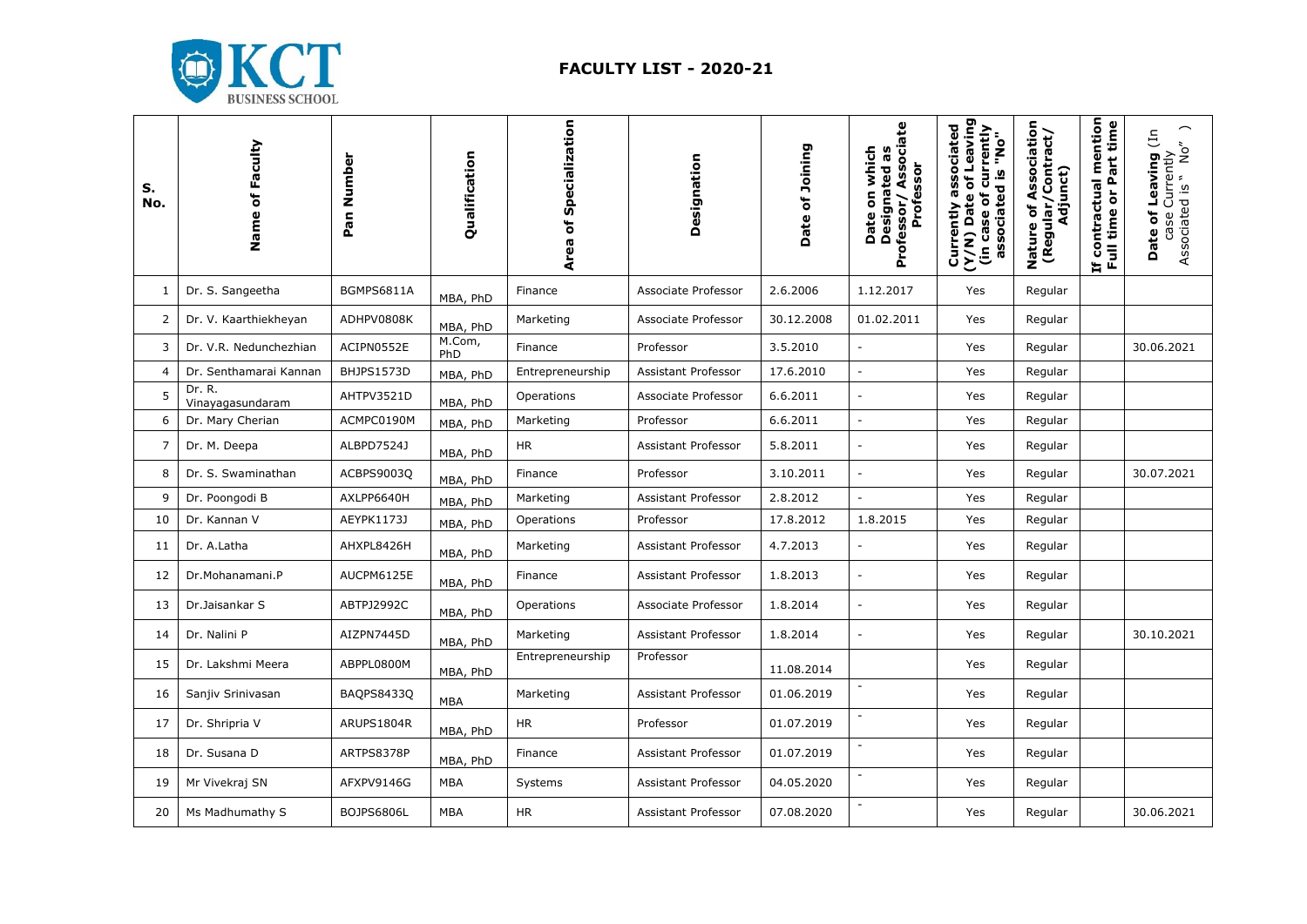

## **FACULTY LIST - 2019-20**

| S.<br>No.      | Name of Faculty           | Pan Number | Qualification | Area of Specialization | Designation         | Date of Joining | Professor/Associate<br>Date on which<br><b>Designated as</b><br>Professor | (Y/N) Date of Leaving<br>associated<br>currently<br>ok<br>associated is<br>(in case of<br>Currently | ssociation<br>(Regular/Contract/<br>Adjunct)<br>ة<br>6<br>Nature | mention<br>or Part time<br>contractual<br>Full time<br>뇹 | Leaving (In<br>$\mathop{\mathsf{No}}\nolimits''$<br>case Currently<br>Associated is " No<br>Date of |
|----------------|---------------------------|------------|---------------|------------------------|---------------------|-----------------|---------------------------------------------------------------------------|-----------------------------------------------------------------------------------------------------|------------------------------------------------------------------|----------------------------------------------------------|-----------------------------------------------------------------------------------------------------|
| 1              | Dr. S. Sangeetha          | BGMPS6811A | MBA, PhD      | Finance                | Associate Professor | 2.6.2006        | 1.12.2017                                                                 | Yes                                                                                                 | Regular                                                          |                                                          |                                                                                                     |
| 2              | Dr. V.Kaarthiekheyan      | ADHPV0808K | MBA, PhD      | Marketing              | Associate Professor | 30.12.2008      | 01.02.2011                                                                | Yes                                                                                                 | Regular                                                          |                                                          |                                                                                                     |
| 3              | Dr. V.R.Nedunchezhian     | ACIPN0552E | M.Com,<br>PhD | Finance                | Professor           | 3.5.2010        | $\overline{a}$                                                            | Yes                                                                                                 | Regular                                                          |                                                          |                                                                                                     |
| $\overline{4}$ | Dr. Senthamarai Kannan    | BHJPS1573D | MBA, PhD      | Entrepreneurship       | Assistant Professor | 17.6.2010       | $\overline{\phantom{a}}$                                                  | Yes                                                                                                 | Regular                                                          |                                                          |                                                                                                     |
| 5              | Dr. R.Vinayagasundaram    | AHTPV3521D | MBA, PhD      | Operations             | Associate Professor | 6.6.2011        | ÷,                                                                        | Yes                                                                                                 | Regular                                                          |                                                          |                                                                                                     |
| 6              | Dr. Mary Cherian          | ACMPC0190M | MBA, PhD      | Marketing              | Professor           | 6.6.2011        | ÷,                                                                        | Yes                                                                                                 | Regular                                                          |                                                          |                                                                                                     |
| $\overline{7}$ | Dr. Kirupa Priyadarsini.M | AWRPK5766C | MBA, PhD      | $\sf HR$               | Associate Professor | 6.6.2011        | ÷,                                                                        | No                                                                                                  | Regular                                                          |                                                          | 07.04.2020                                                                                          |
| 8              | Dr. M. Deepa              | ALBPD7524J | MBA, PhD      | <b>HR</b>              | Assistant Professor | 5.8.2011        | $\overline{\phantom{a}}$                                                  | Yes                                                                                                 | Regular                                                          |                                                          |                                                                                                     |
| 9              | Dr. S. Swaminathan        | ACBPS9003Q | MBA, PhD      | Finance                | Professor           | 3.10.2011       | $\omega$                                                                  | Yes                                                                                                 | Regular                                                          |                                                          |                                                                                                     |
| 10             | Dr. Poongodi B            | AXLPP6640H | MBA, PhD      | Marketing              | Assistant Professor | 2.8.2012        | $\overline{a}$                                                            | Yes                                                                                                 | Regular                                                          |                                                          |                                                                                                     |
| 11             | Dr. Kannan V              | AEYPK1173J | MBA, PhD      | Operations             | Professor           | 17.8.2012       | 1.8.2015                                                                  | Yes                                                                                                 | Regular                                                          |                                                          |                                                                                                     |
| 12             | Dr. A. Latha              | AHXPL8426H | MBA, PhD      | Marketing              | Assistant Professor | 4.7.2013        | $\overline{\phantom{a}}$                                                  | Yes                                                                                                 | Regular                                                          |                                                          |                                                                                                     |
| 13             | Dr. Mohanamani. P         | AUCPM6125E | MBA, PhD      | Finance                | Assistant Professor | 1.8.2013        | $\bar{\phantom{a}}$                                                       | Yes                                                                                                 | Regular                                                          |                                                          |                                                                                                     |
| 14             | Ms. Lakshmi<br>Subbramani | AIDPL4371N | M Phil        | <b>HR</b>              | Assistant Professor | 1.7.2014        | $\overline{a}$                                                            | No                                                                                                  | Regular                                                          |                                                          | 30.8.2019                                                                                           |
| 15             | Dr. Jaisankar S           | ABTPJ2992C | MBA, PhD      | Operations             | Associate Professor | 1.8.2014        | $\overline{\phantom{a}}$                                                  | Yes                                                                                                 | Regular                                                          |                                                          |                                                                                                     |
| 16             | Dr. Nalini P              | AIZPN7445D | MBA, PhD      | Marketing              | Assistant Professor | 1.8.2014        | $\overline{a}$                                                            | Yes                                                                                                 | Regular                                                          |                                                          |                                                                                                     |
| 17             | Dr. Lakshmi Meera         | ABPPL0800M | MBA, PhD      | Entrepreneurship       | Professor           | 11.08.2014      | 02.07.2018                                                                | Yes                                                                                                 | Regular                                                          |                                                          |                                                                                                     |
| 18             | Dr. Gokilavani Rajagopal  | AMZPG2628R | MBA, PhD      | Finance                | Assistant Professor | 1.8.2014        |                                                                           | No                                                                                                  | Regular                                                          |                                                          | 07.06.2019                                                                                          |
| 19             | Mr Anshul Saxena          | CQHPS0547P | <b>MBA</b>    | Systems                | Assistant Professor | 6.6.2016        | $\overline{\phantom{a}}$                                                  | No                                                                                                  | Regular                                                          |                                                          | 28.05.2019                                                                                          |
| 20             | Mr Sandeep Frank          | AAIPF6816H | MBA           | Entre-ship             | Assistant Professor | 19.7.2017       | $\overline{a}$                                                            | No                                                                                                  | Regular                                                          |                                                          | 12.8.2019                                                                                           |
| 21             | Mr Dhakshinamoorthy A     | AHHPP7543B | MSc           | Systems                | Assistant Professor | 01.07.2019      | $\overline{a}$                                                            | No                                                                                                  | Regular                                                          |                                                          | 10.1.2020                                                                                           |
| 22             | Mr Sanjiv Srinivasan      | BAQPS8433Q | <b>MBA</b>    | Marketing              | Assistant Professor | 01.06.2019      |                                                                           | Yes                                                                                                 | Regular                                                          |                                                          |                                                                                                     |
| 23             | Dr. Shripria V            | ARUPS1804R | MBA, PhD      | HR                     | Professor           | 01.07.2019      |                                                                           | Yes                                                                                                 | Regular                                                          |                                                          |                                                                                                     |
| 24             | Dr. Susana D              | ARTPS8378P | MBA, PhD      | Finance                | Assistant Professor | 01.07.2019      |                                                                           | Yes                                                                                                 | Regular                                                          |                                                          |                                                                                                     |